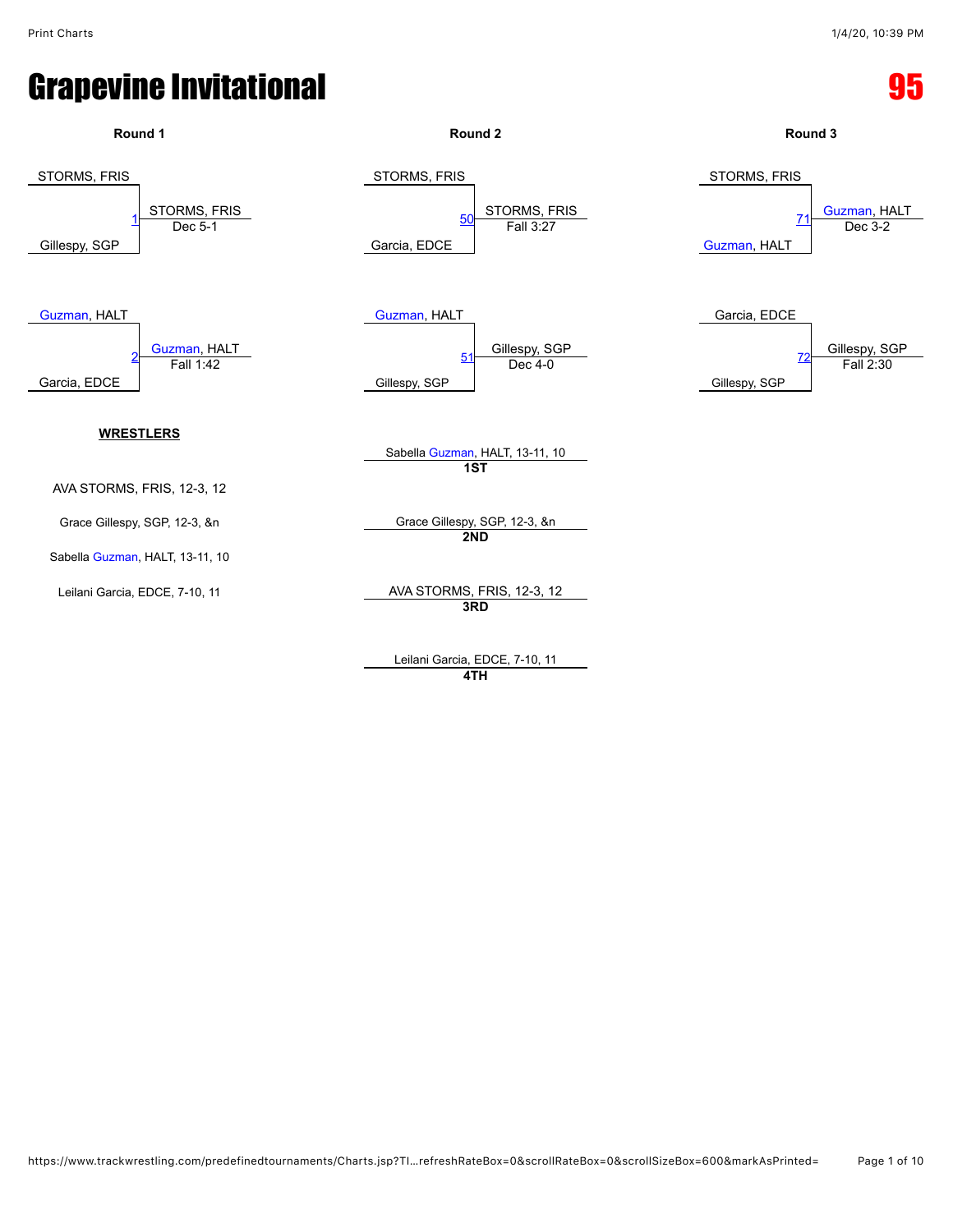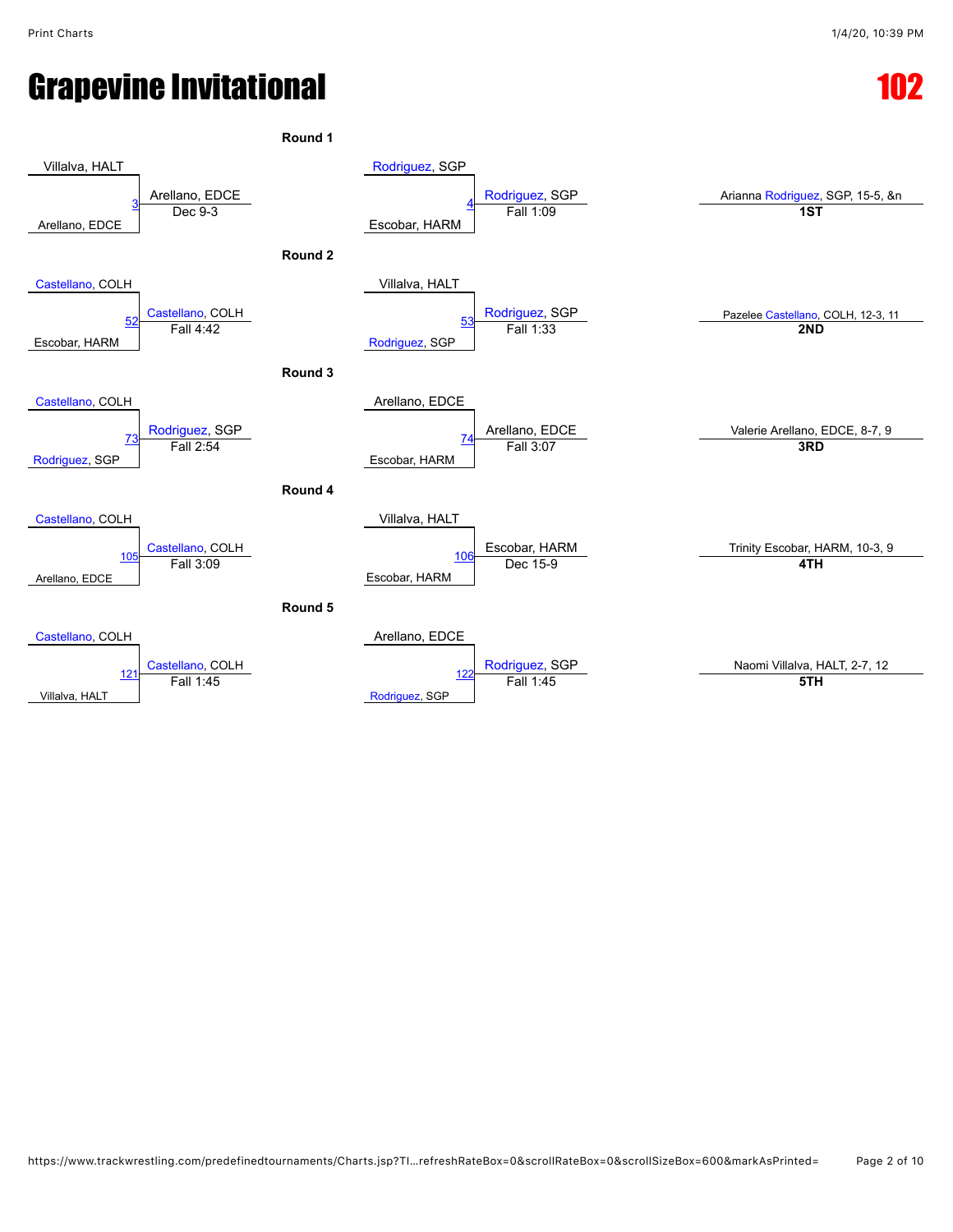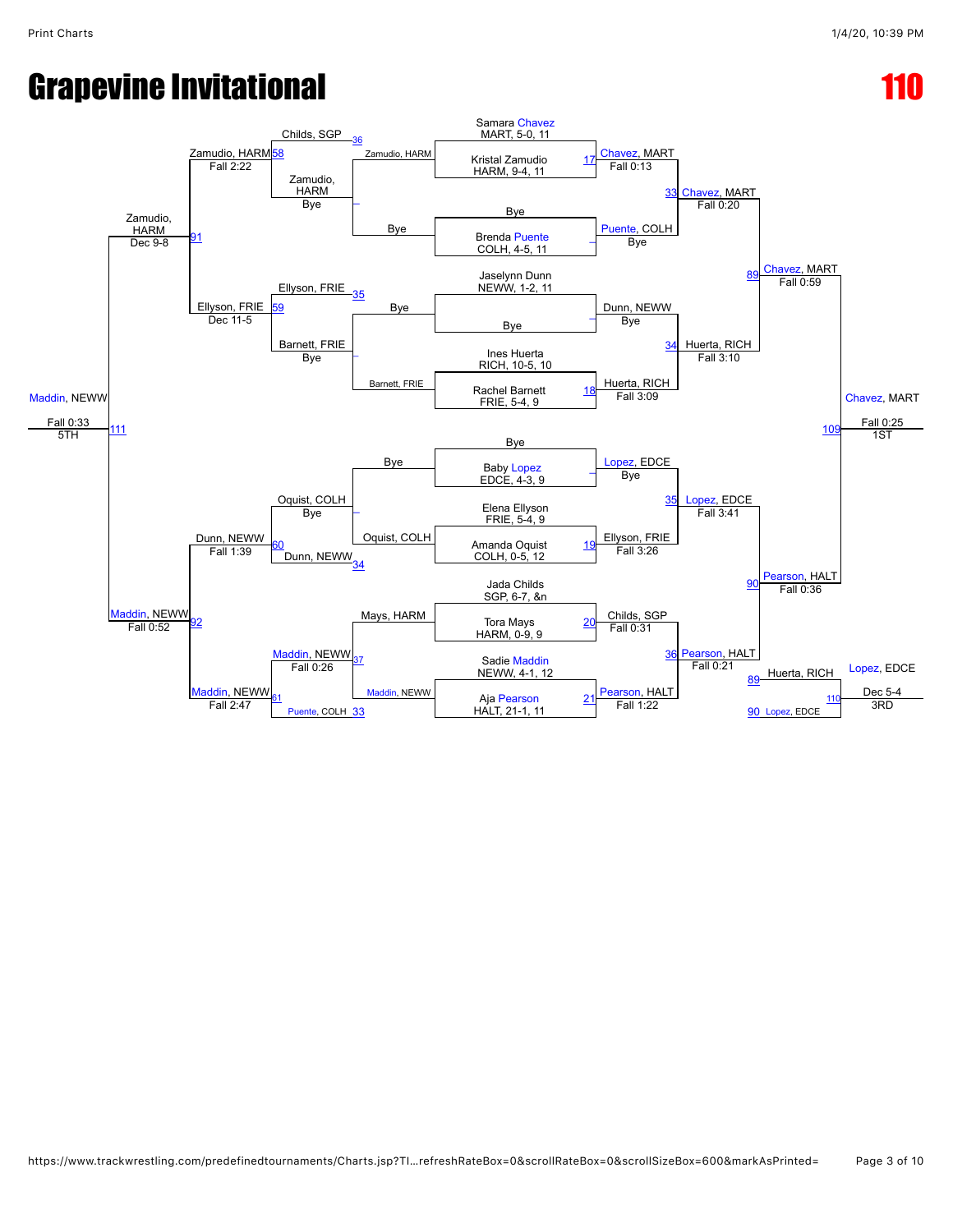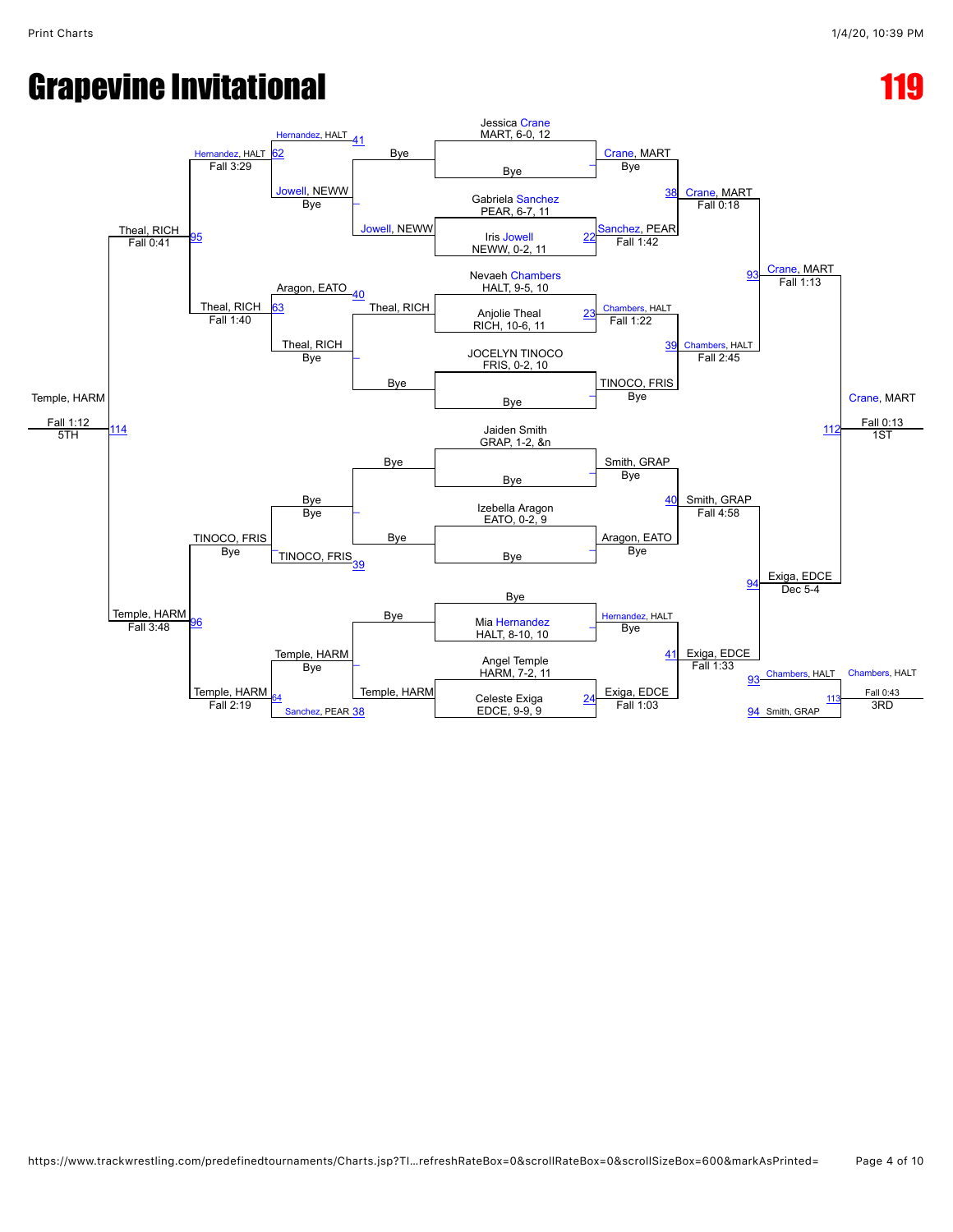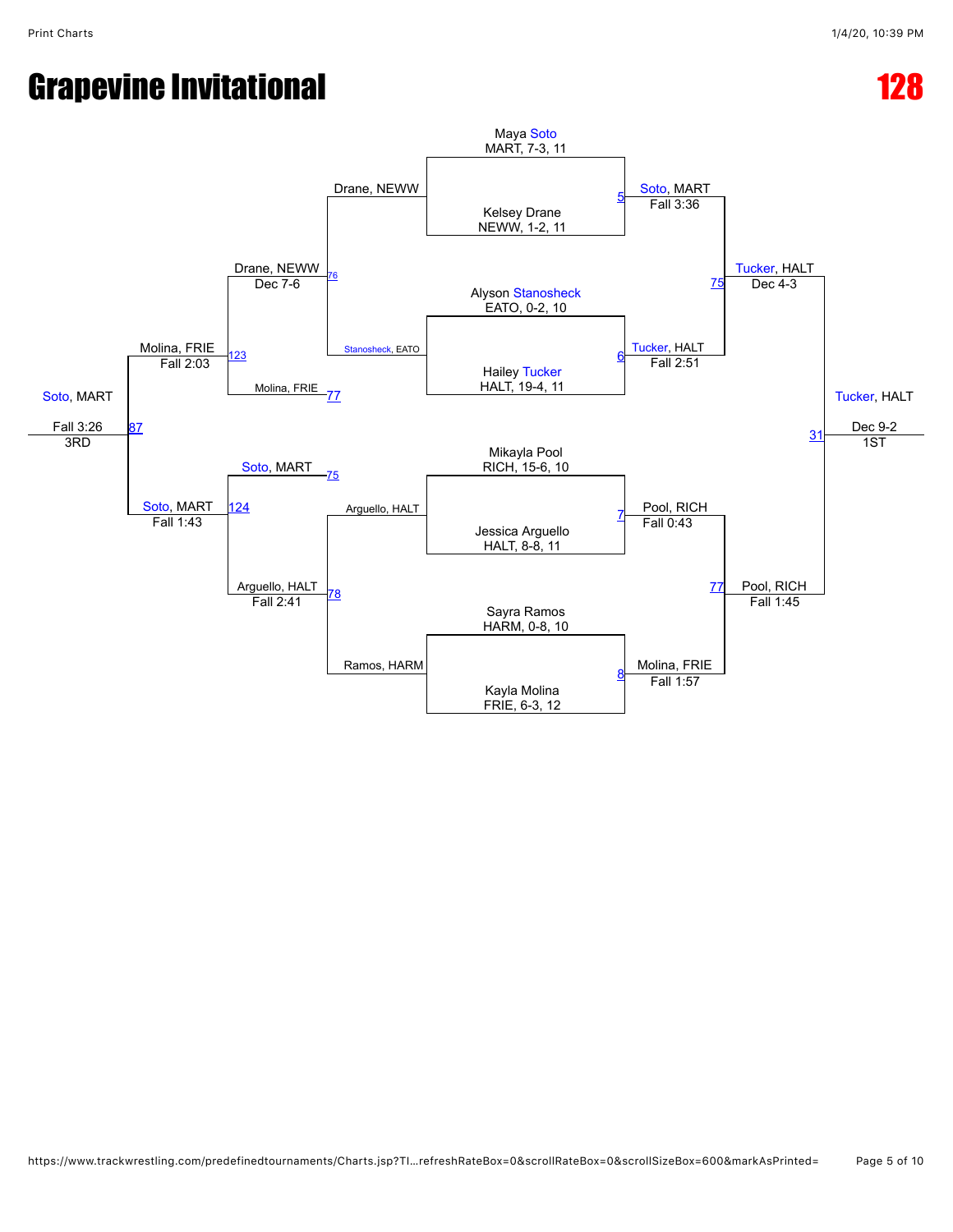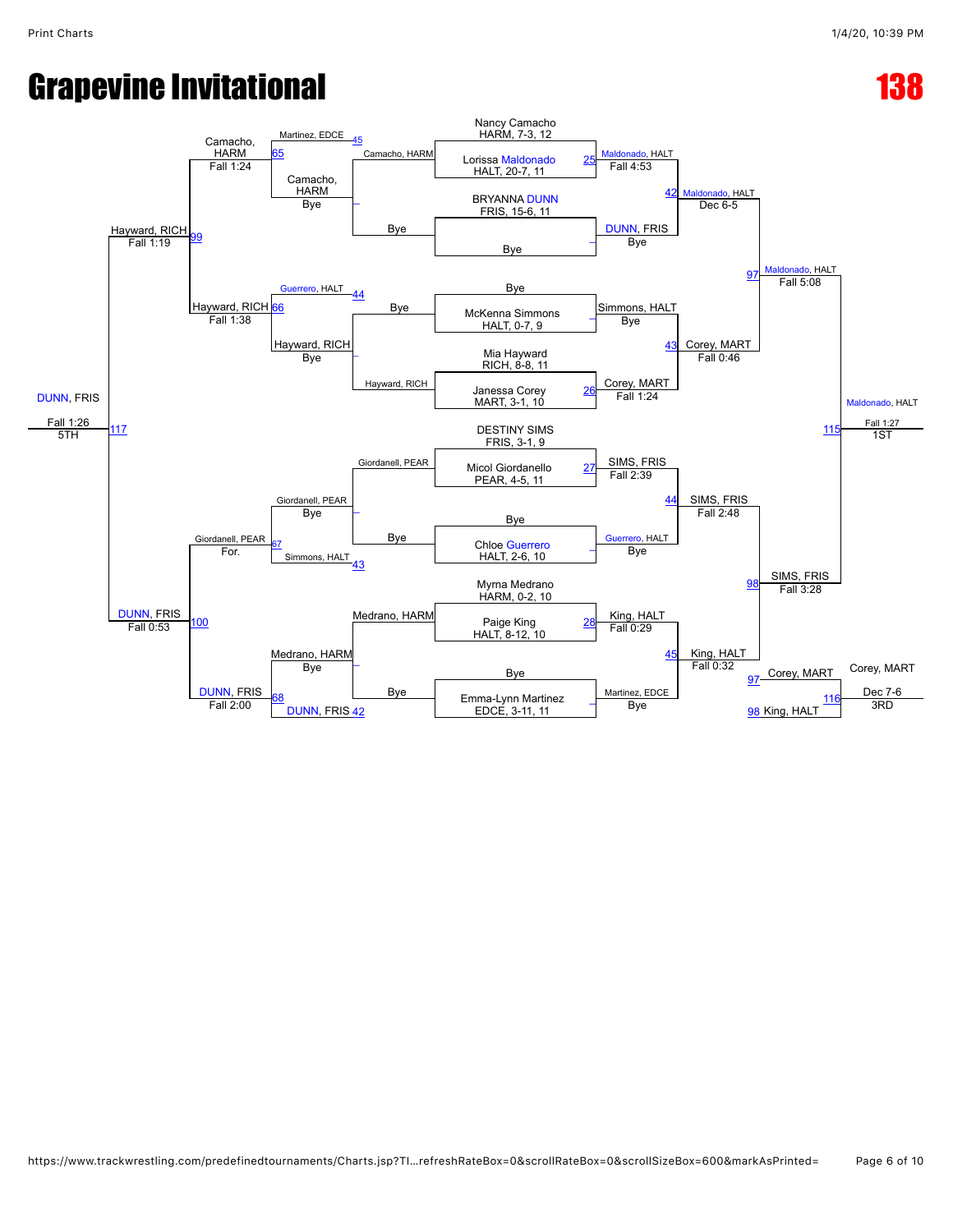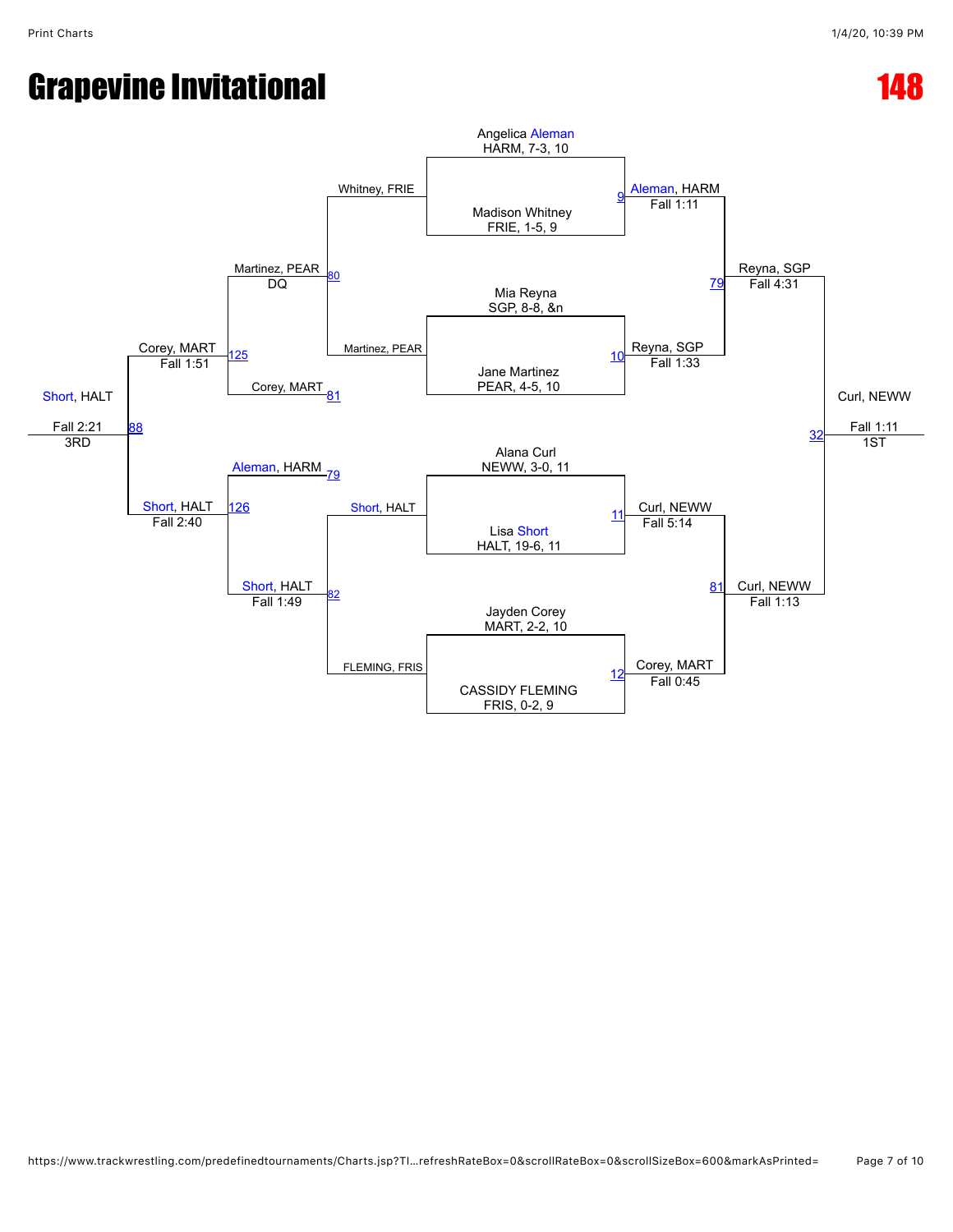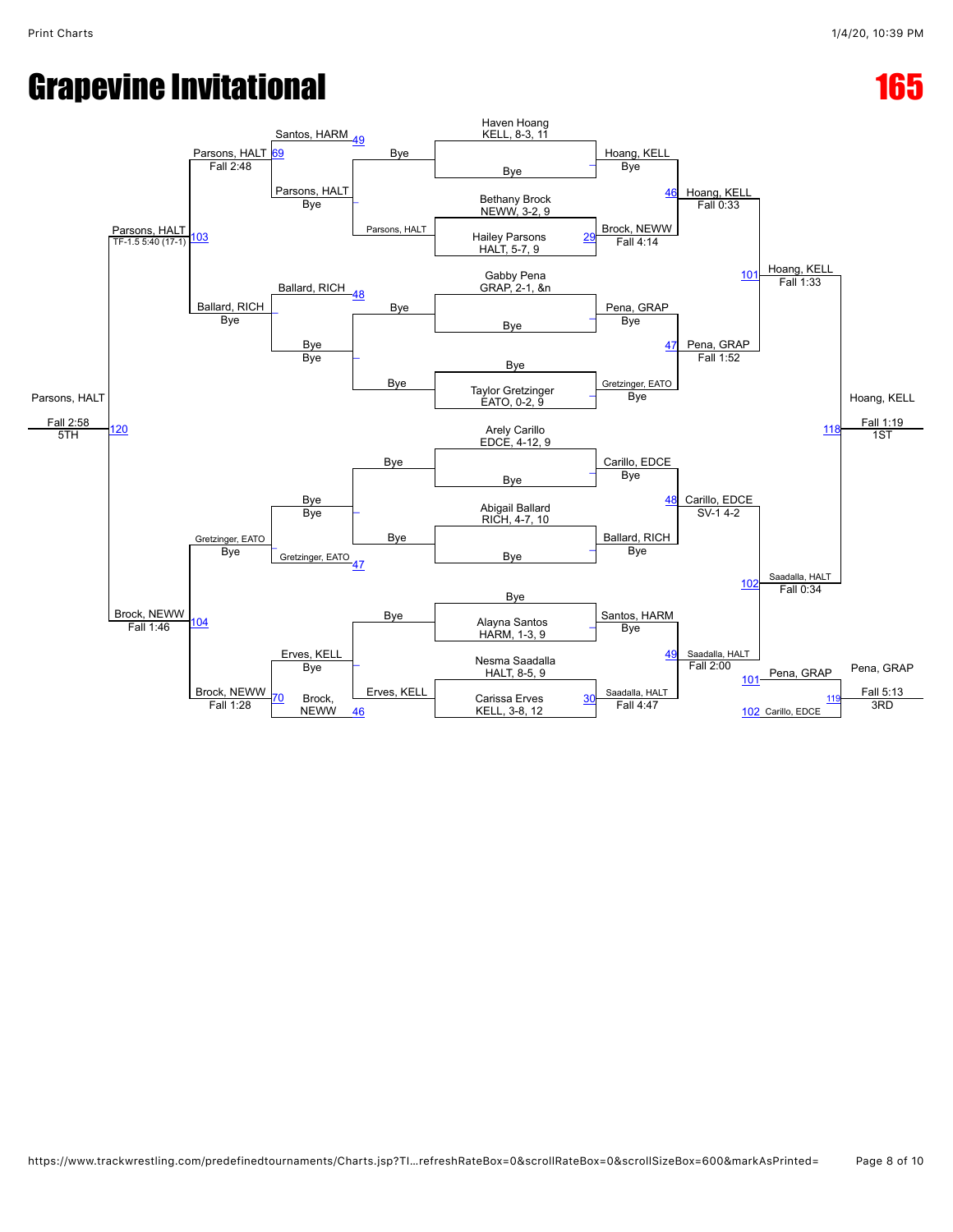|                                                 | Round 1 |                                          |                                |
|-------------------------------------------------|---------|------------------------------------------|--------------------------------|
| Aleman, HARM                                    |         | Lopez, PEAR                              |                                |
|                                                 |         | Lopez, PEAR                              | Daniella Seely, HALT, 9-1, 12  |
| Aleman, HARM<br>Fall 1:38<br>13<br>Pulotu, HALT |         | <u> 14</u><br>Fall 2:44<br>Morales, HARM | 1ST                            |
|                                                 | Round 2 |                                          |                                |
| Seely, HALT                                     |         | Aleman, HARM                             |                                |
| Seely, HALT<br>Inj. 0:16<br>54                  |         | Lopez, PEAR<br>Fall 1:14<br>55           | Vanessa Lopez, PEAR, 8-6, 9    |
| Morales, HARM                                   |         | Lopez, PEAR                              | 2ND                            |
|                                                 | Round 3 |                                          |                                |
| Seely, HALT                                     |         | Pulotu, HALT                             |                                |
| Seely, HALT<br>Fall 0:26<br>83                  |         | Pulotu, HALT<br>84                       | Synai Aleman, HARM, 4-7, 10    |
| Lopez, PEAR                                     |         | Inj. 0:00<br>Morales, HARM               | 3RD                            |
|                                                 | Round 4 |                                          |                                |
| Seely, HALT                                     |         | Aleman, HARM                             |                                |
| Seely, HALT<br>Fall 0:34<br>107                 |         | Aleman, HARM<br>Inj. 0:00<br>108         | Queensla Pulotu, HALT, 6-14, 9 |
| Pulotu, HALT                                    |         | Morales, HARM                            | 4TH                            |
|                                                 | Round 5 |                                          |                                |
| Seely, HALT                                     |         | Pulotu, HALT                             |                                |
| Seely, HALT<br>127                              |         | Lopez, PEAR<br>128                       | Vanessa Morales, HARM, 5-5, 11 |
| Fall 0:58<br>Aleman, HARM                       |         | Fall 0:14<br>Lopez, PEAR                 | 5TH                            |